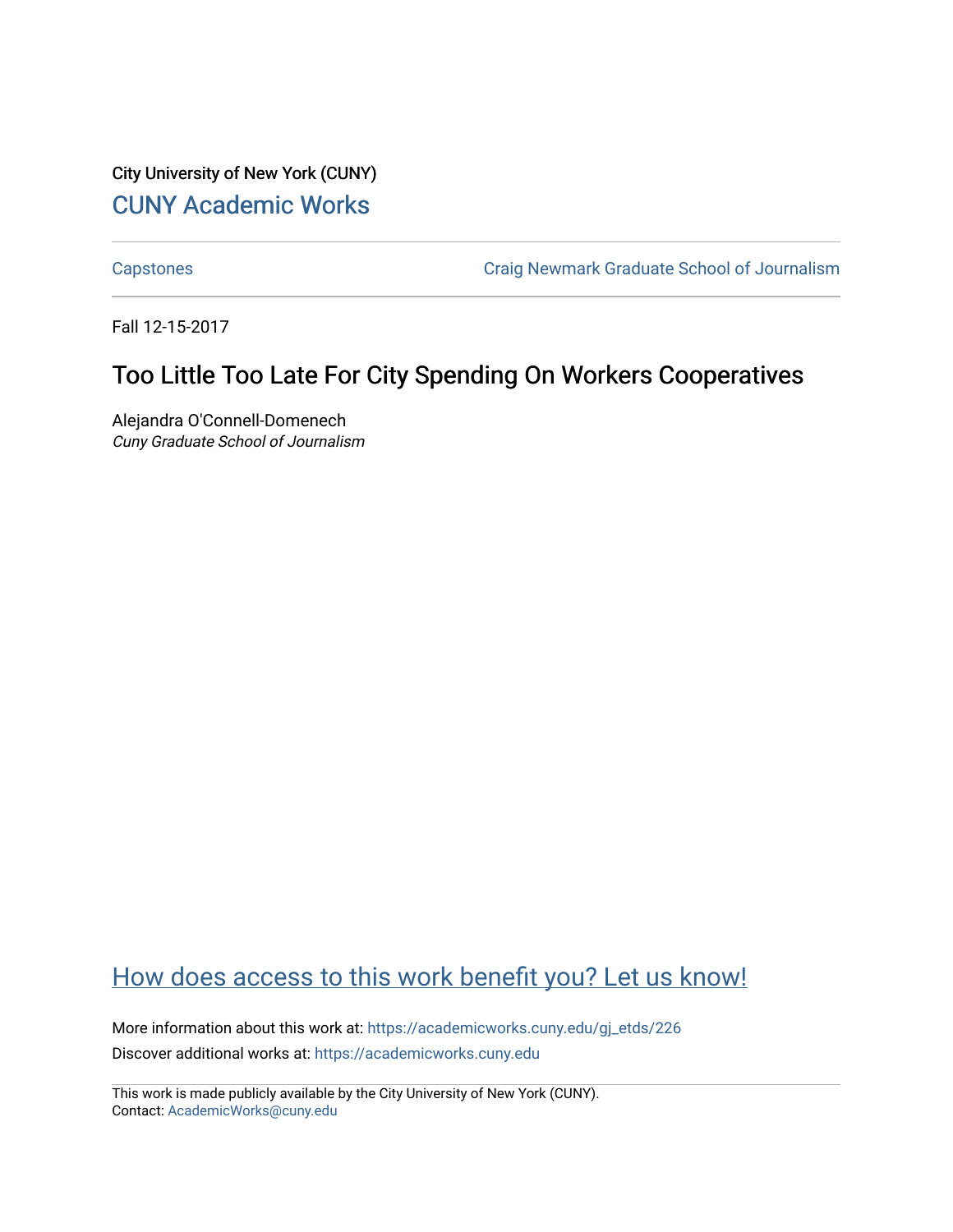## Too Little Too Late for City Spending on Worker Cooperatives

In a small living room in Ridgewood, Queens, Patricia Vesantes, a 50-year-old woman from Cuenca, Ecuador, called her sister, Rosa Vesantes, to sit on her brown couch.

"I have never heard of a worker cooperative," said Rosa in Spanish. Twelve years ago Rosa immigrated to New York City from Cuenca, Ecuador and works to support herself, husband, and three daughters by selling homemade clothing and party decorations. The Queens apartment is reasonably sized by New York standards and furnished with leather furniture against beige colored walls. A striking contrast to the vibrant hues that decorate the streets of Vesante's hometown. In the center of the living room is a wooden table with a sewing machine on top. A few strips of red, purple, and pink cloth dangled across the table's edge. Vesantes' business is run from her own living room; in an apartment on the floor below her sister's. Rosa's youngest daughter, who is 11 years old, lives with her in Ridgewood. But her 14-year-old and 15-year-old daughters still live in Cuenca, due to financial reasons.

"It is hard not having them here," said Vesantes. Vesantes said that she wishes that her whole family could be together in New York but that most likely that will not happen anytime soon.

"I send money back to my family in Ecuador so that they can get things for my daughters," said Vesantes. She said that she tries her best to be a part of their lives and she hopes to be able to bring them to New York in time for them to attend college.

Vesantes left her minimum-wage job at a daycare when she received financial help to pursue her home-based entrepreneurial venture. Her niece who worked for Grameen America, a nonprofit microfinance organization based in New York City, told Vesantes that she could qualify for a loan from the organization. Grameen America specifically lends to female immigrant entrepreneurs who live below the poverty line.

In order for Vesantes to receive her loan, she first had to find four other immigrant women interested in starting their own businesses. She found four people within a week. Vesantes then, along with the other recruited women, attended a week-long financial training boot camp and were educated about loans, building credit, and savings. At the end of the week, each woman opened a savings account and was given a \$1,500 loan said Vesantes. After receiving the loan Vesantes has to meet every week with her loan counselor to help her stay on track.

"I wouldn't be able to have my business without it," said Vesantes. "I get the loan a couple of times a year."

New York City spent \$606.7 million this year in Career Pathways, a national workforce development strategy designed to increase education, training, and learning opportunities for the current and emerging workforce of men and women. The city has allotted \$5.7 million of the \$606.7 million for entrepreneurship training, according to the 2016 NYC Career Pathways Update Report.

Of those \$5.7 million, \$2.1 million was distributed to worker cooperatives by the New York City Council to the Worker Cooperative Business Development Initiative and the Small Business Bureau, according to the 2016 report from the SBS on the WCDBI. According to Christian Gonzalez-Rivera, a researcher at the Center for an Urban Future, this is not enough money to help new worker cooperatives to improve and grow. At this rate, worker cooperatives will resort to transforming into more traditional companies to survive and cease to be worker cooperatives.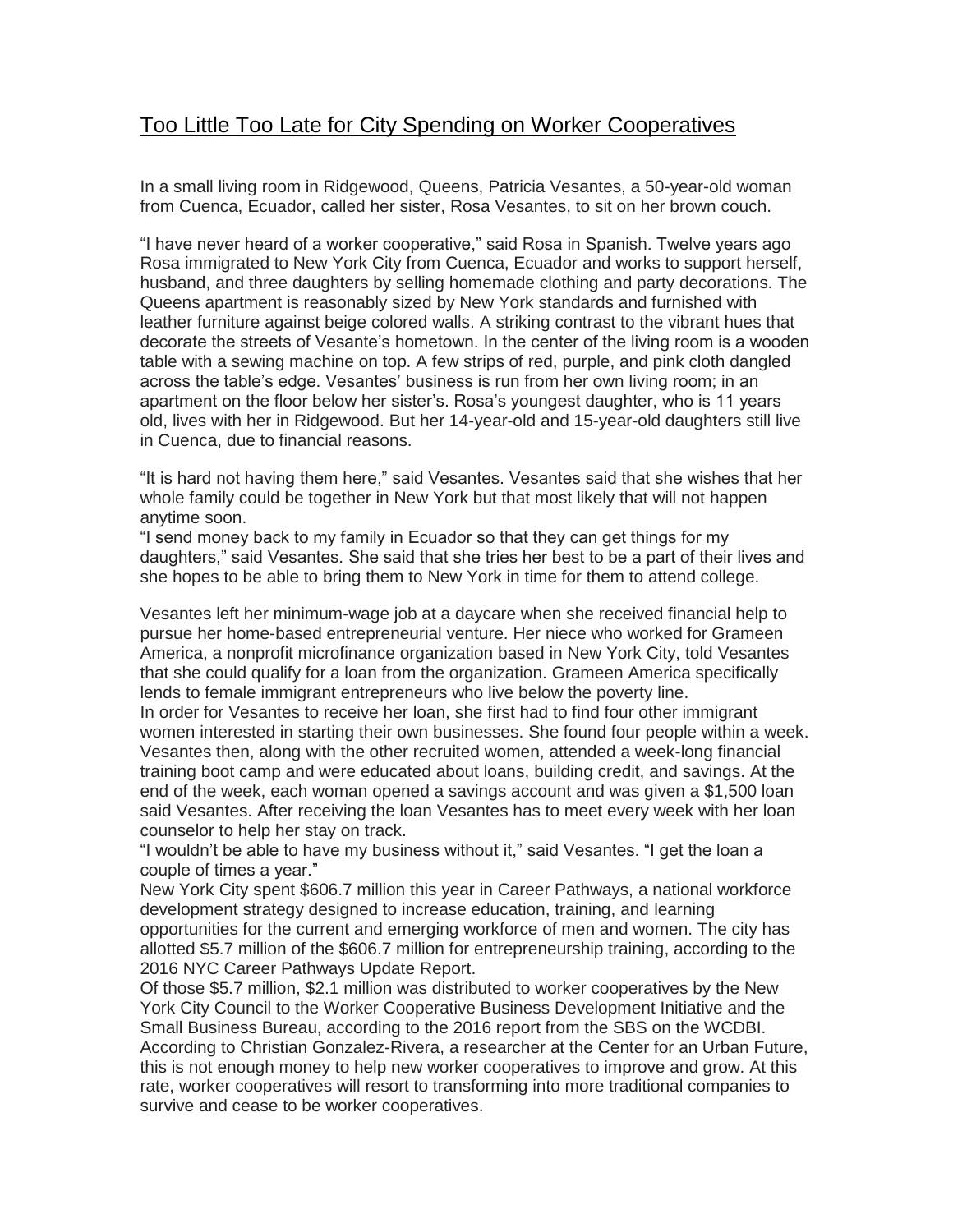A worker cooperative is a business entity that is worker-owned and worker-controlled. Usually, workers invest in a buy-in amount when they join the cooperative and then begin working. At the end of each year a worker also referred to as a worker-member, is paid a portion of the business's profit. This money, which in the co-operative world is called a surplus, can be distributed by seniority, hours worked, or other criteria. The first worker cooperative was started in Manchester during the Industrial Revolution as part of the cooperative movement sparked by the Welsh socialist, Robert Owen. During the 19th there was a movement to transform factories and business into workercooperatives. But it was largely unsuccessful. A rebirth of interest in worker cooperatives started in 1960's.The benefit of a worker cooperative is the sense of agency and community workers have, but they are difficult to grow past a certain number and the larger the cooperative the more difficult it to sustain.

Worker cooperatives abide by the rule of "one worker, one vote," according to Adria Powell, Executive Vice President and President-Elect of Cooperative Home Care Associates. This Bronx-based cooperative is the largest worker-owned business in the nation with 2,300 worker-owners with 90% being women of color.

The "one worker, one vote" mentality means that decisions within the worker cooperative are made democratically by voting. Any business can theoretically become a worker cooperative and there are cooperatives in a number of different sectors, such as service, retail, healthcare, skilled trade, manufacturing, technology, education, media, and arts. JustSeeds is a street art worker cooperative based in Pittsburgh, Tech Co-op Network is a North American tech-worker cooperative, and the 3B Brooklyn is a bed and breakfast that is also a worker cooperative.

According to the report and Nick Benson, the press secretary of the New York City Department of Small Business Service, a group that helps business in the city start, grow and operate, 27 worker cooperatives were started in 2016 compared to a handful of worker cooperatives in years past. The initiative worked on outreach to small business across the city and spread information about the worker cooperative model by having people visit business and provide educational pamphlets about worker cooperatives. It claims that 2164 entrepreneurs have been reached in 2016. A slight increase in the number reached in 2015. This number is the sum of individuals who engaged with worker cooperatives through in-person activities like lectures, group training, conferences, and one-on-one assistance.

The WCBDI highlights its efforts in business incubation, stating that its "Business incubation services are hands-on and customized to meet the needs of each unique set of entrepreneurs." Its partner organizations try to equip potential worker cooperatives with the knowledge of how to run a worker cooperative. They also provide them with basic skills need to launch and grow a business. The WCBDI did not list those skills.

The WCBDI also provides financing assistance, legal assistance, and business development. Business development services fall into 8 categories: business plan development, marketing and market research, governance and internal manuals assistance, strategic planning, translation services, bookkeeping, financial planning, and succession planning.

But having initiative volunteers go door-to-door to deliver pamphlets and give a quick summary of the worker-cooperative model was not very effective in converting more businesses to worker-cooperatives. None of the women that joined Damayan, a migrant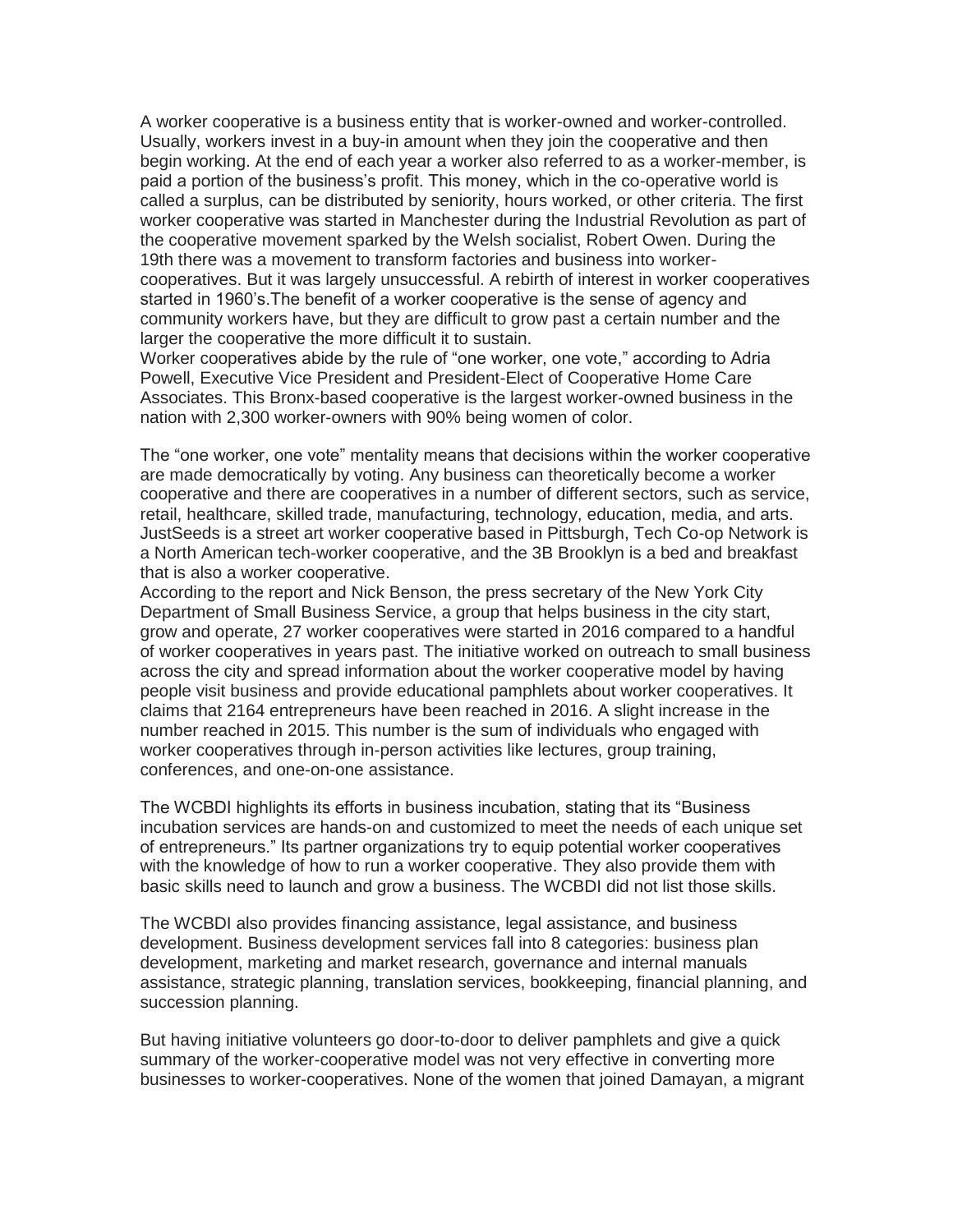workers association, within the last year were educated by the initiative about worker cooperatives.

New York City hosts the largest number of women-owned businesses in the country. According to a report from the Center for an Urban Future, the city was home to 413,899 women-owned business in 2012.

The number of women deciding to become entrepreneurs is barely increasing and the start-up gap between the genders is still large. The Kauffman Foundation states that the number of male entrepreneurs in 2016 was 0.42 % compared to the number of females which is 0.26%. Immigrants are more likely than native-born to be entrepreneurs but they face a list of challenges that the native-born do not.

According to a study conducted by the Ewing Marion Kauffman Foundation, a nonprofit that focuses on giving grants to young entrepreneurs, 2016 has seen the largest increase in the number of female entrepreneurs in last 20 years. The rate of new female entrepreneurs has gone up from 0.22 % to 0.26 %. This means that out of 100,000 all women 260 become entrepreneurs in a given month in 2016.

Immigrant entrepreneurs now makeup 27.5 % of all entrepreneurs in the United States, male and female, and are more likely than native-born Americans to become entrepreneurs. Out of 100,000 immigrants, 530 will become entrepreneurs a large difference from the 290 out of 100,000 native-born that will become entrepreneurs in a given month (for the year 2016) according to the same report.

Daniella De Santos came to New York on a work visa in 2001. In her home state of Bahia in Brazil she had met an American woman that was interested in opening a salon in New York City. But she needed someone who could bring something new and exotic to her business. De Santos' specialty was Brazilian bikini waxing. " Nobody knew how to do it in the United States at the time," said De Santos. The American woman hired De Santos on the spot. De Santos worked for her at Sony Skin Care for six years before opening her own business.

"I did my business plan, found a place to rent, and bought my equipment," said Daniella de Santos, owner of Ipanema Spa, Ms. De Santos opened her business in March of 2007.

De Santo's business, Ipanema Spa, sits above a Manhattan pizzeria. The inside is decorated with short dark colored candles around piles of white towels.

"Coming from a third world country you know things are not easy, so I knew it was not going to be easy," said De Santos in reference to starting Ipanema Spa. She had fears that the clientele she had acquired working at Sony Skin Care might not follow her to her new location. "No matter what it would be a challenge."

Ms. De Santos is proud that her spa has stayed in business for nine years. In recent years she has faced hardship due to a lack of well competent employees who want to commit to working at Ipanema for a long period of time.

De Santos said that it was difficult going out on her own to start her business and wished that she would have had help like a network of some kind of other immigrant women that started their own businesses.

As female immigrants, Rosa Vesantes and Daniella de Santos said they would benefit from being part of worker cooperatives.

Immigrant entrepreneurs are frequently less likely than native-born entrepreneurs to have access to capital due to being and are less financially literate. These are due to a lack of established credit history in the U.S and in the case of some immigrant communities a lack of access to basic banking and financial services, payday loans, non-risky mortgages. Immigrants are also more likely to fall prey to poor financial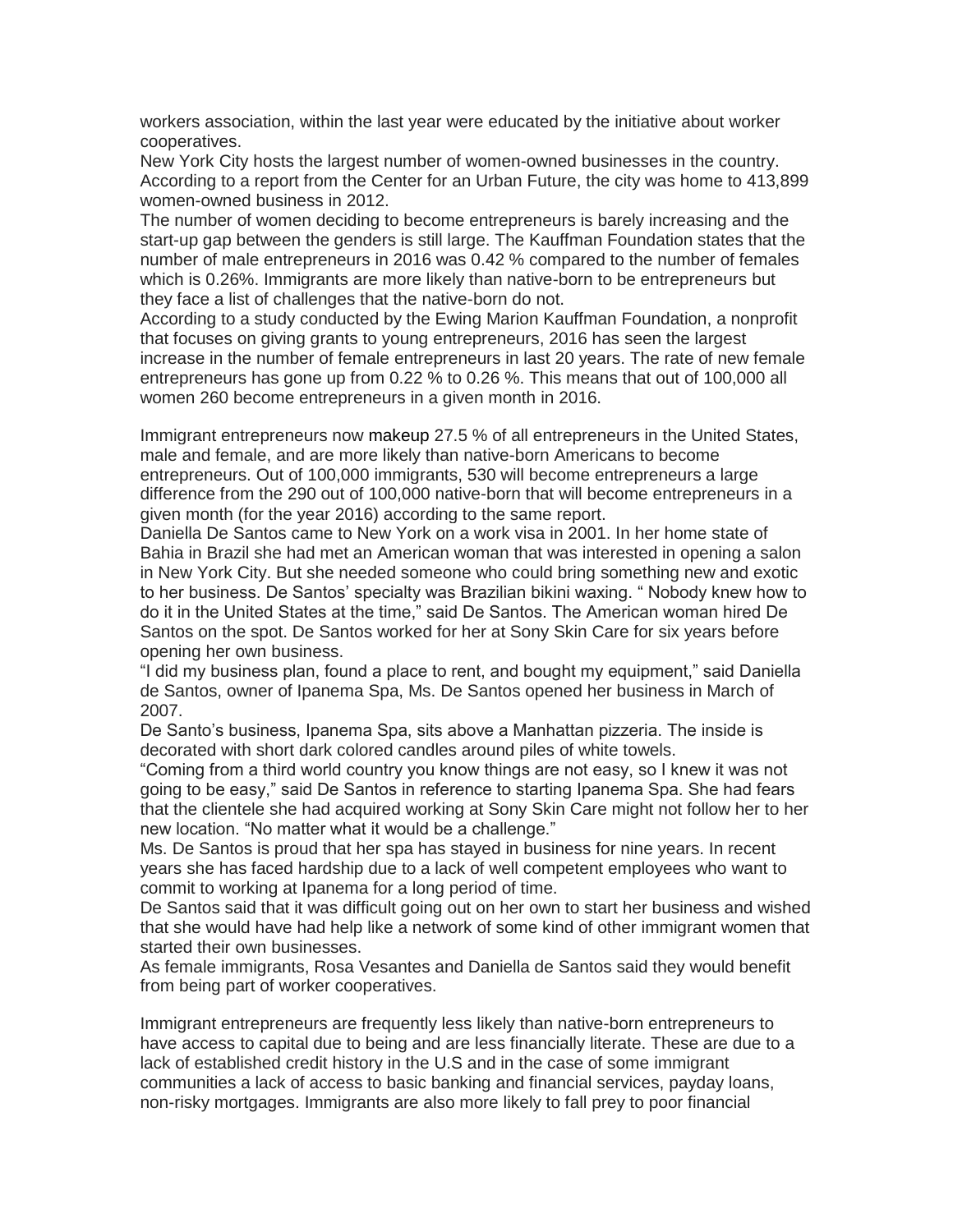products. Immigrant entrepreneurs will often not have the necessary collateral to secure a loan. According to the Brookings Institute and the Federal Reserve Bank of Chicago, only 63% of immigrant head of households have a checking account, compared with 76% of native-born head of households have a checking account at a brick and mortar bank.

Immigrant entrepreneurs may also have a hard time navigating the business world's regulatory environment. According to the New York City government website, In New York City alone there are more than 6,000 business-related rules and regulations. There are 250 licenses and permit requirements for business. Navigating the complex process can be made even more difficult due to language barriers and cultural differences.

Within some immigrant communities there is also a level of distrust of the government. A city policy organization called The Center for an Urban Future lies within a building with a warmly lit lobby. After passing through security and ascending in the elevator, mid-way up the building is home to the actual offices, which are austere and dim.

At the end of The Center for an Urban Future's main hallway is where Mr. Christian González-Rivera's office resides.

"Right now we think small but we need to think big," said González. Mr. González-Rivera said that worker cooperatives are effective because they give more agency to individuals that might not have had as much power in a more traditional work environment. He said worker cooperatives are particularly beneficial to immigrant women that

His major concern is the lack of business incubation and business development efforts. Worker cooperatives lack a mentoring culture and are difficult to grow past a few dozen worker-members. " We need to be able to teach worker-owners who are part of worker cooperative how to be in a worker cooperative," said González-Rivera. According to Gonzalez-Rivera, there is poor communication in worker cooperatives and the problem only gets worse the larger the worker cooperative. There needs to be a larger scale education on the worker-cooperative model because since the idea is foreign in the United States said Gonzalez-Rivera. If communication within smaller worker cooperatives is perfected than it can be improved in larger cooperatives. The key to preventing a worker cooperative from being a traditional business is communication and having all worker-members be heard said Gonzalez-Rivera.

Adria Powell remembers how she used to spend time with her mother at Cooperative Home Care Associates. She filed and worked as a receptionist and when she came home from college in 1993. " I started working for the summer as the operation manage," said Adria Powell. "At the end of the summer she asked me if I wanted to stay on whole time."

Ms. Powell has always loved her work since she believes that the populations being served by a worker cooperative, meaning the worker-owners, have faced social injustice. "Worker cooperatives provide a type of work environment that promotes equality, inclusion, and agency," she said.

According to Adria Powell what made CHCA special was the close-knit community. Everyone felt as if they were part of a large family. Now it has over 2,000 workermembers.

According to Ms. Powell, who will be starting at the helm of the organization in January, CHCA will continue to grow.

This is the largest challenge of having a worker cooperative the size of CHCA. Powell admits that it is a struggle to have effective communication between so many people due